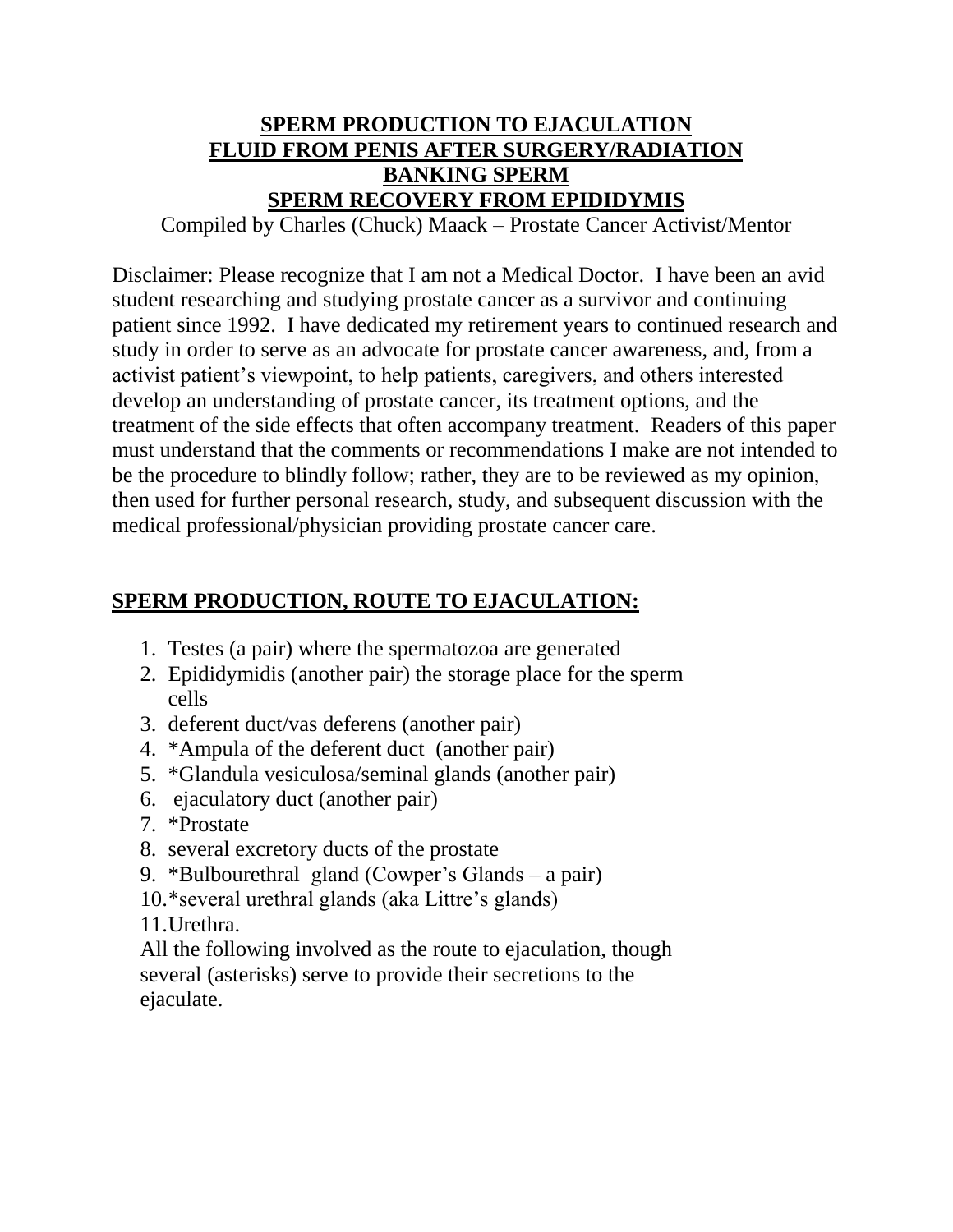

### **STILL EXPERIENCING FLUID FROM THE PENIS AFTER SURGICAL REMOVAL OF OR RADIATION TO THE PROSTATE GLAND?**

Fluid still present comes from the Cowpers Glands (aka bulbourethral glands) that likely did not accompany gland removal or affected by radiation; these are peasized structures located on the sides of the urethra just below the prostate gland. These glands produce a clear, slippery fluid that empties directly into the urethra. This fluid serves to lubricate the urethra and to neutralize any acidity that may be present due to residual drops of urine in the urethra. With the prostate gland, vas deferens, and seminal vesicles removed, there would be no sperm present in this fluid. With external beam radiation, the activity of the prostate gland, vas deferens, and seminal vesicles will have been destroyed by the radiation, and the Cowpers Glands may or may not have been affected – thus dry ejaculations for some men, or the presence of Cowpers Glands fluid for others; with brachytherapy the prostate gland will have been destroyed by the radiation, thus with whichever form of radiation, without a functioning and healthy prostate gland, the route for sperm to travel has been destroyed, thus the fluid that may be found exiting the penis would be from the Cowpers Glands and would be clear and absent of sperm.

## **BANKING SPERM PRIOR TO REMOVAL OF OR RADIATION TO THE PROSTATE GLAND**